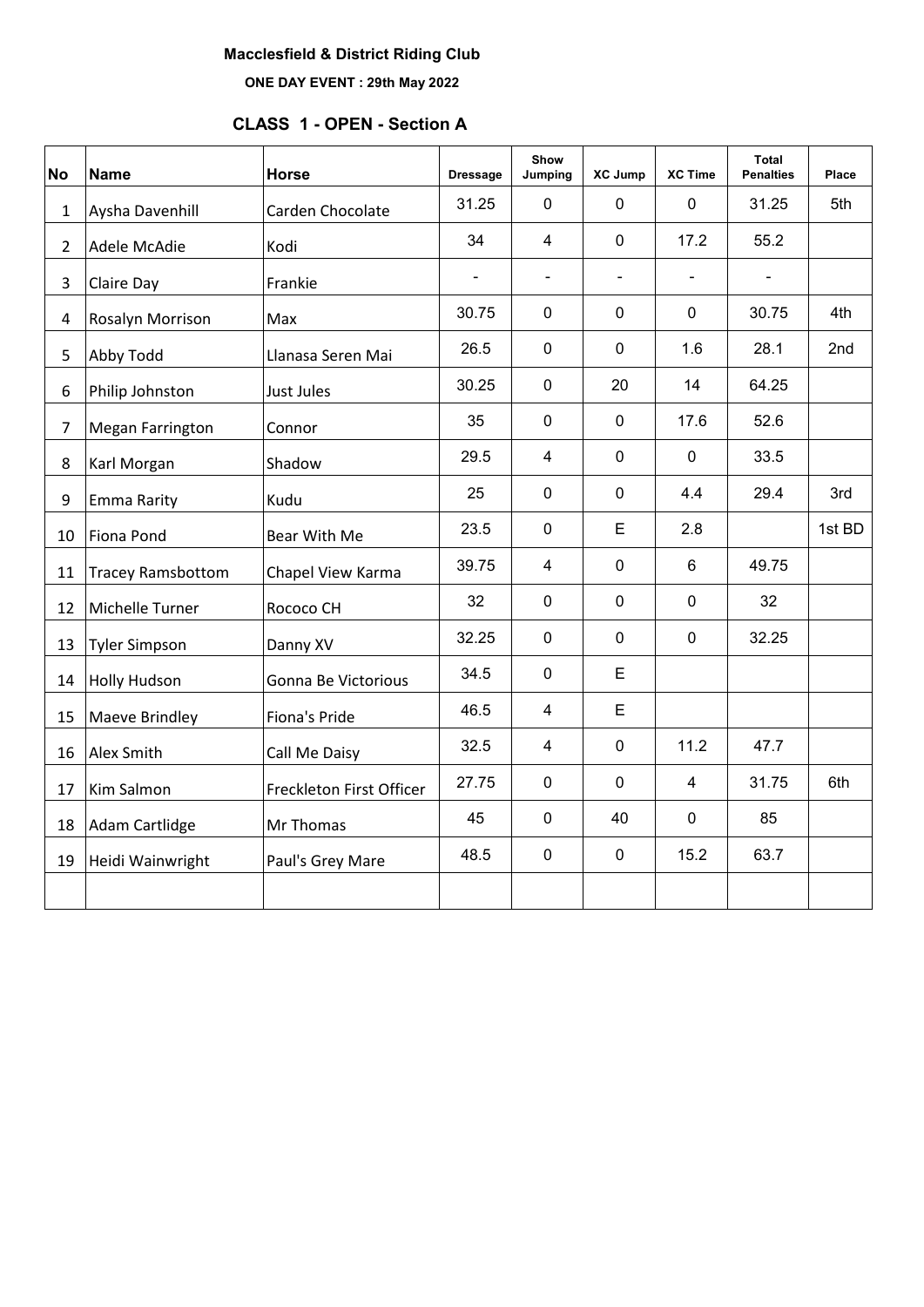# **CLASS 2 - NOVICE - Section B - SENIORS**

| <b>No</b> | <b>Name</b>             | <b>Horse</b>            | <b>Dressage</b> | <b>Show</b><br>Jumping  | <b>XC Jump</b> | <b>XC Time</b> | <b>Total</b><br><b>Penalties</b> | Place  |
|-----------|-------------------------|-------------------------|-----------------|-------------------------|----------------|----------------|----------------------------------|--------|
| 20        | Alison Webb             | Arya                    | 39              | $\mathbf 0$             | Е              |                |                                  |        |
| 21        | Karen Cooper            | Ashfields Pollyanne     | 27.5            | $\mathbf 0$             | 0              | 7.6            | 35.1                             | 3rd BD |
| 22        | Saffron Bellamy         | <b>KEC Simona</b>       | 36              | $\overline{\mathbf{4}}$ | $\pmb{0}$      | 13.2           | 53.2                             |        |
| 23        | Hollymay Hickson        | Florence                | 33              |                         | 0              | (4.8)          | 37.8                             |        |
| 24        | Liz Binns               | Parsnip                 |                 |                         |                |                |                                  |        |
| 25        | Tasha Cottam            | <b>Carnival Street</b>  | 29.25           | E                       |                |                |                                  |        |
| 26        | Lily McCormack          | <b>Russell Sprout</b>   | 37.25           | E                       |                |                |                                  |        |
| 27        | Sarah Ceen              | Caereini Dum Dum Diddle | 36.5            | 8                       | $\mathbf 0$    | $\mathbf 0$    | 44.5                             |        |
| 28        | Rosie Hurst             | Flynn                   | 32.75           | $\overline{\mathbf{4}}$ | 20             | 4              | 60.75                            |        |
| 29        | <b>Rachel Andrews</b>   | Arvico's Light          | 32.25           | $\mathbf 0$             | $\mathbf 0$    | 12.8           | 45.05                            |        |
| 30        | Louise Jenkinson-Dix    | Eddie                   | 30.75           | $\mathbf 0$             | $\mathbf 0$    | 0              | 30.75                            | 1st    |
| 31        | <b>Kirsty Marrow</b>    | Renvarg Paparazzi       | 31              | $\mathbf 0$             | 0              | 33.6           | 64.6                             |        |
| 32        | <b>Charlotte Morten</b> | <b>Holte End</b>        | 32.75           | $\mathbf 0$             | $\mathbf 0$    | 15.6           | 48.35                            |        |
| 33        | <b>Emma Davies</b>      | The Stockman            | 31.5            | $\overline{\mathbf{4}}$ | $\pmb{0}$      | $\mathbf 0$    | 35.5                             | 4th    |
| 34        | Victoria Herterick      | Glynceiriog Dewi        | 37.75           | 8                       | Е              |                |                                  |        |
| 35        | Karen Gollins           | Ronnie                  | 36.25           | $\overline{\mathbf{4}}$ | $\mathbf 0$    | 15.6           | 55.85                            |        |
| 36        | Joanne Green            | Marley                  | 37.5            | $\pmb{0}$               | $\mathbf 0$    | 10             | 47.5                             |        |
| 37        | Abigail Jones           | Kingsborough Spirit     | 32              | $\mathbf 0$             | $\pmb{0}$      | $\mathbf 0$    | 32                               | 2nd    |
| 38        | Kerry Ord               | Tonic                   | 36.75           | $\pmb{0}$               | 0              | 13.6           | 50.35                            |        |
| 39        | Liz Fear                | <b>Uggool Rocky</b>     | 31.25           | $\pmb{0}$               | 0              | 9.2            | 40.45                            |        |
| 40        | <b>Katy Hollins</b>     | Our Brave Lad           | 28.75           | 8                       | 60             | 21.2           | 117.95                           |        |
| 41        | <b>Emma Dowling</b>     | Elker Esperanza         | 35.5            | $\pmb{0}$               | $\mathbf 0$    | 10.8           | 46.3                             |        |
| 42        | Fiona Barrett           | <b>Steady Eddie</b>     | 33.25           | $\pmb{0}$               | $\pmb{0}$      | 14             | 47.25                            |        |
| 43        | Joanne White            | Willy Wiz               | 30.25           | $\mathbf 0$             | 0              | 6.4            | 36.65                            | 6th    |
| 44        | Kerri Robson            | Halona Adorable         | 32.25           | $\overline{4}$          | $\mathbf 0$    | $\mathbf 0$    | 36.25                            | 5th    |
|           |                         |                         |                 |                         |                |                |                                  |        |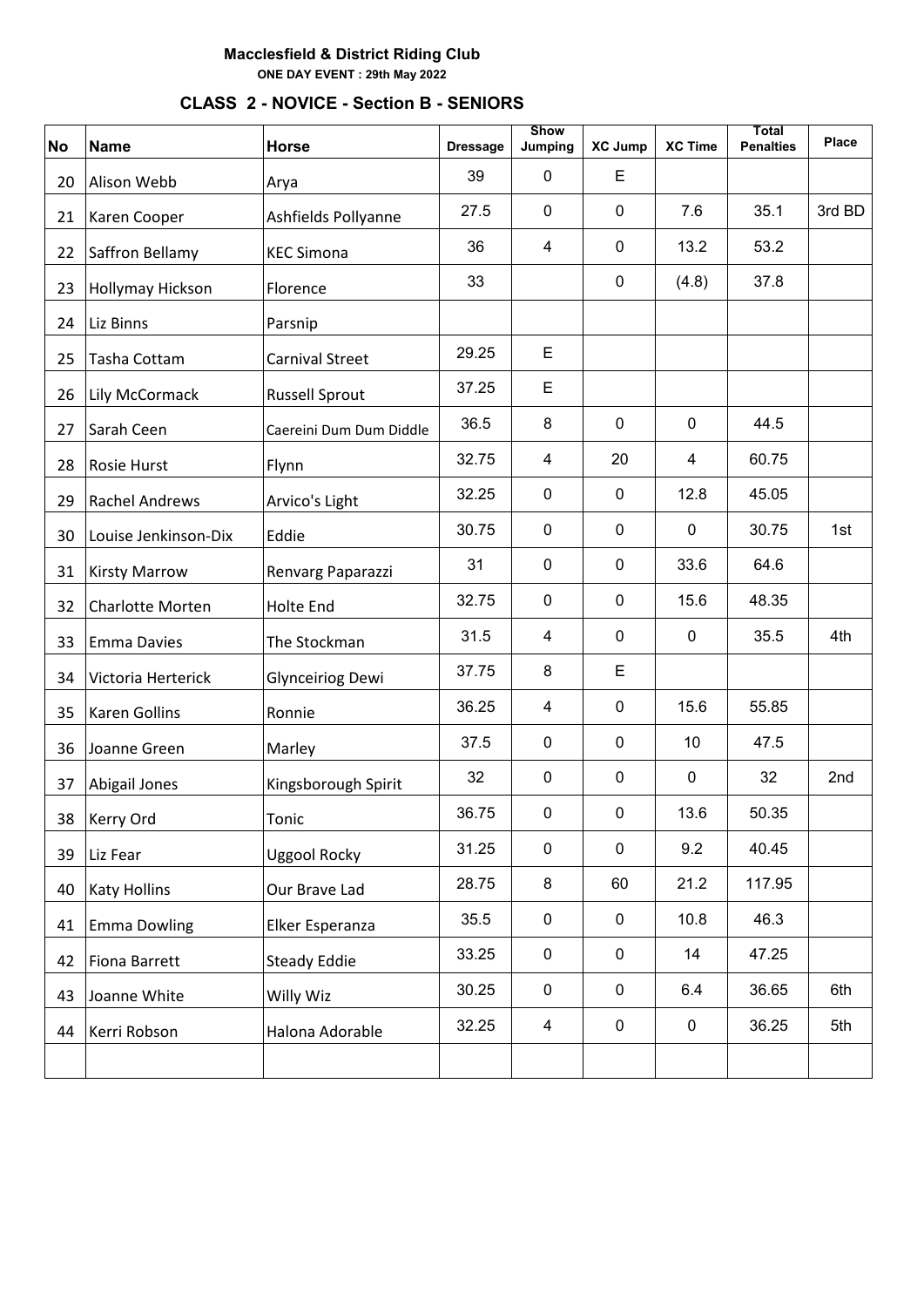# **CLASS 2 - NOVICE - Section C - SENIORS No Name Horse Dressage Show**<br>**Jumping Jumping XC Jump XC Time Penalties Place** 45 Emma Leake Tommy 145.5 0 0 14.4 59.9 46 Maddy Emery-Hyson Sandy  $\begin{array}{|l|c|c|c|c|}\n\hline\n32.5 & E \\
\hline\n\end{array}$ 47 Natalie Chapman Lewie | 28 | 0 | 0 | 13.6 | 41.6 | BD 48 Jenny Berrisford Felix | 47 | 4 | 0 | 27.2 | 78.2 49 Lauren Mills Romeo | 36.5 | 0 | 0 | 12.8 | 49.3 50 Roisin Ellis Lady Jewel <sup>35</sup> <sup>0</sup> <sup>0</sup> (2.4) 37.4 6th

**Total** 

| Jane Willett         | <b>Catch The Fire</b>  | 36.5 | 4                               | $\mathbf 0$ | 5.2            | 45.7 |     |
|----------------------|------------------------|------|---------------------------------|-------------|----------------|------|-----|
| Julie Hayward        | Earls Kingdom          | 38   | $\mathbf 0$                     | 0           | 18.4           | 56.4 |     |
| Claire Mackenzie     | Edenwoods Dark Side of | 28.5 | 8                               | $\mathbf 0$ | $\mathbf 0$    | 36.5 | 5th |
| Sarah Fowlis         | Chevy                  | 36   | 16                              | 0           | 9.2            | 61.2 |     |
| Cathrine Gibbs       | Sam                    | 34.5 | $\mathbf 0$                     | E           |                |      |     |
| Anna Wills           |                        | 34.5 | 4                               | 0           | (1.6)          | 40.1 |     |
| <b>Claire Howie</b>  | Skeaping               | 28.5 | 8                               | 40          | 11.2           | 87.7 |     |
| Judie Langford       | Lennox                 | 39.5 | $\mathbf 0$                     | $\mathbf 0$ | 6              | 45.5 |     |
| Abigail Todd         | <b>Miss Missile</b>    | 36   | $\mathbf 0$                     | E           |                |      |     |
| Helen Dolisznyj      | <b>Bold Connor</b>     | 38   | 4                               | 0           | 5.6            | 47.6 |     |
| Miriam Rhodes-Leader | To Be Frank            | 40.5 | $\mathbf 0$                     | $\mathbf 0$ | 24             | 64.5 |     |
| Kim Greer            | Murphy                 | 31.5 | $\mathbf 0$                     | $\mathbf 0$ | 0              | 31.5 | 2nd |
| Cath Doyle           | Hill View Sophie       | 33.5 | $\mathbf 0$                     | $\mathbf 0$ | $\overline{2}$ | 35.5 | 4th |
| Sara Pointon         | Mickey                 | 30   | $\mathbf 0$                     | 0           | 0              | 30   | 1st |
| Kathryn Bailey       | Oldrock Fred           | 31.5 | $\mathbf 0$                     | $\mathbf 0$ | 0              | 31.5 | 3rd |
| Lois Coultard        | Rebel                  | 30   | $\mathbf 0$                     | $\mathbf 0$ | 24             | 54   |     |
|                      |                        |      |                                 |             |                |      |     |
|                      |                        |      | <b>Ballyneety My Master Cli</b> |             |                |      |     |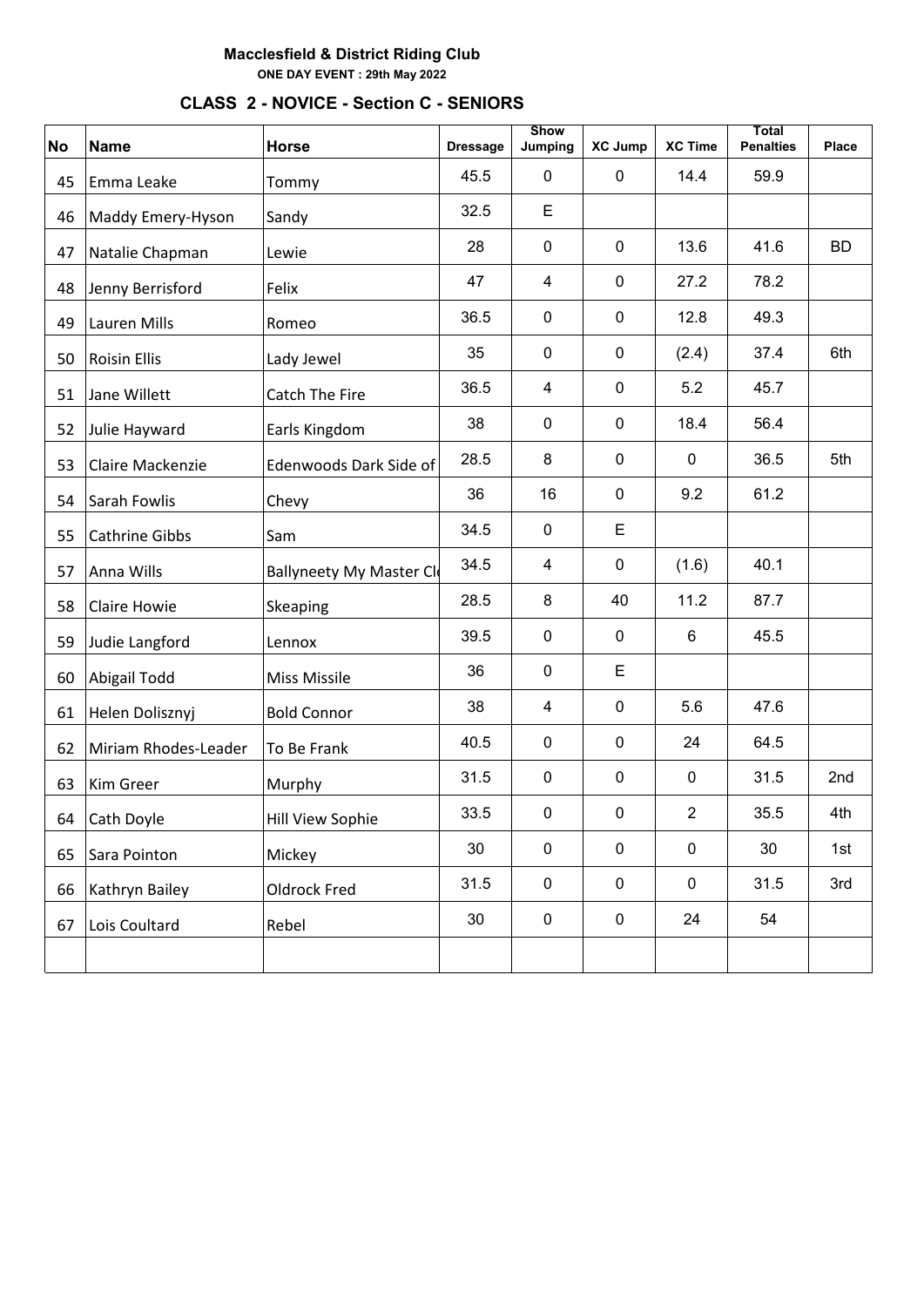| <b>No</b> | <b>Name</b>             | <b>Horse</b>                | <b>Dressage</b> | <b>Show</b><br>Jumping | <b>XC Jump</b> | <b>XC Time</b> | Total<br><b>Penalties</b> | Place  |
|-----------|-------------------------|-----------------------------|-----------------|------------------------|----------------|----------------|---------------------------|--------|
| 68        | Harry Watkinson         | <b>Hillcrest Fascinator</b> | 33              | 0                      | 0              | (1.6)          | 34.6                      | 5th    |
| 69        | <b>Tilly Melvin</b>     | Cloonahinch Andy            | 28              | $\mathbf{0}$           | $\mathbf{0}$   | (2.4)          | 30.4                      | 1st    |
| 70        | Lucy Bent               | Rocky Blue Boy              | 31.5            | $\mathbf 0$            | $\mathbf 0$    | $\mathbf 0$    | 31.5                      | 2nd    |
| 71        | Soraya Farrall          | <b>Muckrim Eilis</b>        | 40.5            | 12                     | $\mathbf{0}$   | 16.8           | 69.3                      |        |
| 72        | Darcy Pettener          | Whinney                     | 39              | 0                      | $\mathbf 0$    | 0              | 39                        |        |
| 73        | <b>Florence Reardon</b> | Laburnum King               | 38.25           | $\mathbf 0$            | $\mathbf{0}$   | $\mathbf{0}$   | 38.25                     |        |
| 74        | Ava Richards            | Mr Beuno                    | 32.25           | 0                      | 20             | 13.6           | 65.85                     |        |
| 75        | <b>Eleanor Gooding</b>  | <b>GSA Dunmanway</b>        | 33.75           | $\mathbf 0$            | $\mathbf{0}$   | 2.8            | 36.55                     | 6th    |
| 76        | Oona Gowan              | Gingerbread Man             | 35.5            | 8                      | $\mathbf{0}$   | 7              | 50.5                      |        |
| 77        | Sophie Mowe             | Jessie                      | 31.75           | $\mathbf 0$            | $\mathbf 0$    | (0.4)          | 32.15                     | 4tgh   |
| 78        | Rosie Woodfield         | Whisperwood Sir Dumbledore  | 37.75           | E                      |                |                |                           |        |
| 79        | Alex Gee                | Jeez Spot The Tiger         | 27.75           | $\mathbf{0}$           | $\mathbf{0}$   | $\mathbf{0}$   | 27.75                     | 3rd BD |
| 80        | Harry Watkinson         | Glory Days 11               | 33.5            | $\mathbf 0$            | 20             | 12.4           | 65.9                      |        |
|           |                         |                             |                 |                        |                |                |                           |        |

# **CLASS 2 - NOVICE - Section D - JUNIORS**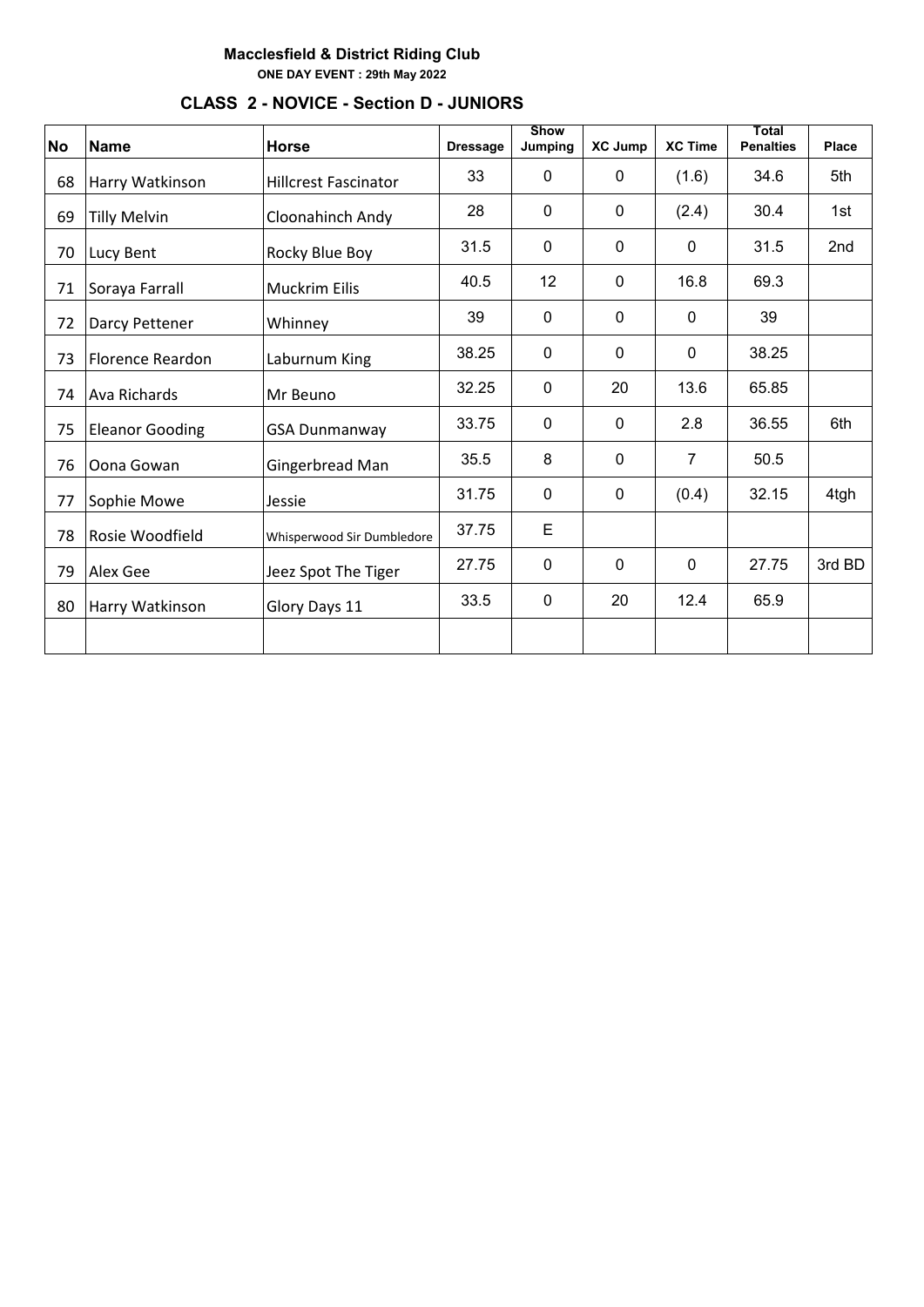# **No Name Horse Dressage Show Jumping XC Jump XC Time Total Penalties Place** 81 Danielle Gilchrist Rollie The Dream Catcher 37.25 4 0 26.6 67.85 82 Jennifer Jones = Edenwoods Africa =  $\begin{array}{|c|c|c|c|c|c|c|c|c|c|} \hline 82 & 0 & 0 & 9.6 & 38.35 \ \hline \end{array}$ 83 Lesley Craig Diesel 33.75 <sup>0</sup> <sup>0</sup> 15.6 49.35 84 Megan Ward Mountain Berry 31.25 E 85 Victoria Witham Addle Barry Star | 31.25 | 0 | 0 | 0 | 31.25 | 1st 86 Andra Dobson Woodfield Top Gun 36 0 0 89.2 125.2 87 Deborah Brocklehurst Leevale Harriet | 31.75 | 0 | 0 | 0 | 31.75 | 2nd 88 Elizabeth Whitehead Breaffy Beauty <sup>31</sup> <sup>0</sup> <sup>0</sup> (1.2) 32.2 4th 89 Lindsay Brindley Griffin | 32 0 0 0 32 3rd 90 Mikaela Gater Talforgan Celtic Warrior | 32 | 0 | 0 | 0.8 | 32.8 | 6th 91 Lyndsie Wakefield Panama Extra | 32.25 | 16 | E 92 Kim Melville Rosscon Hazy Lord 34.25 <sup>4</sup> <sup>E</sup> 93 Courtney Davies Beau 135 0 20 15.6 70.6 94 Georgia Critchlow Miss Ariel 35.5 | E 95 Cindy Phillips Soden Brythones 33 0 20 0 53 96 Donna Wilby Carnaween Berry | 34.25 | 0 | 20 | 30.4 | 84.65 97 Brittany Davenport Dave 27 | 27 | 0 | 0 | 14.4 | 41.4 | BD 98 Helen Shaw Rueben 32.75 <sup>0</sup> <sup>0</sup> <sup>0</sup> 32.75 5th 99 Eleanor Connelly Tinkerbelle VII | 36.75 | 0 | 0 | 39.6 | 76.35 100 Jenny Hall Ruben <sup>36</sup> <sup>0</sup> <sup>0</sup> 23.6 59.6

# **CLASS 3 - STARTERS - Section E - SENIORS**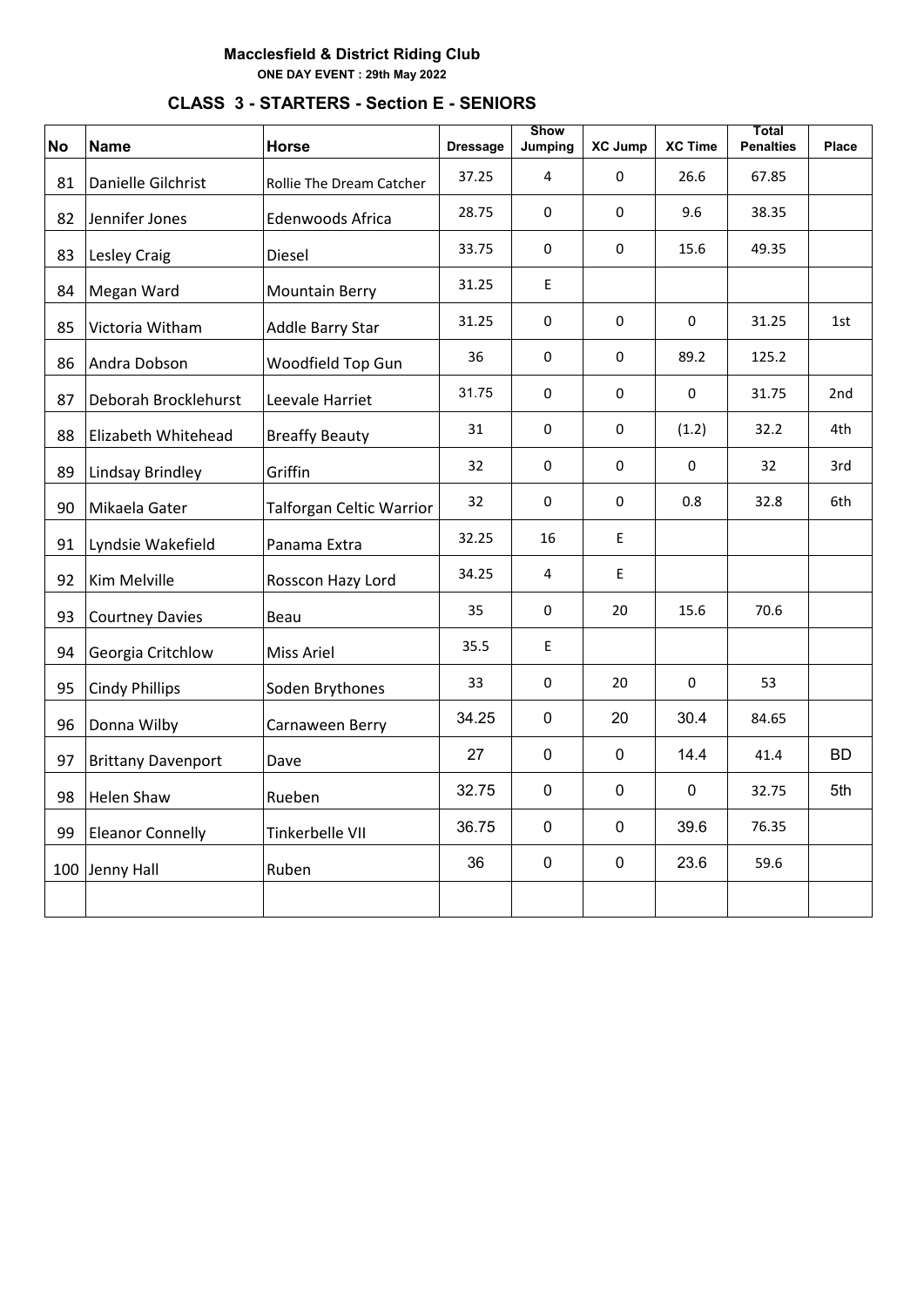| <b>No</b> | <b>Name</b>           | <b>Horse</b>           | <b>Dressage</b> | <b>Show</b><br>Jumping | <b>XC Jump</b> | <b>XC Time</b> | Total<br><b>Penalties</b> | <b>Place</b> |
|-----------|-----------------------|------------------------|-----------------|------------------------|----------------|----------------|---------------------------|--------------|
|           | 101 Alice Taylor      | <b>Tulrahan Shadow</b> | 29              | $\mathbf 0$            | 0              | 17.6           | 46.6                      | 6th          |
|           | 102 Helen Scragg      | <b>Bazaars Silver</b>  | 32.5            | $\mathbf 0$            | E              |                |                           |              |
|           | 103 Sarah Metcalfe    | Maggie Mae             | 30.5            | 8                      | 20             | 34.4           | 92.9                      |              |
|           | 104 Natasha Scragg    | Gemstone Panda         | 33              | 0                      | 20             | 14.8           | 67.8                      |              |
| 105       | <b>Taylor Dowling</b> | Rhydeilian United      | 29.5            | $\mathbf 0$            | 0              | 0              | 29.5                      | 1st          |
| 106       | Sandra Worthington    | Menio Aaron            | 34.5            | $\pmb{0}$              | 20             | 5.6            | 60.1                      |              |
| 107       | David Devereaux       | <b>Busby</b>           | 37.5            | E                      |                |                |                           |              |
| 108       | <b>Beth Wall</b>      | Landslow Rockstar      | 28              | $\Omega$               | 0              | 7.6            | 35.6                      | 3rd          |
| 109       | Claire Rayner         | Kaybrook Celebration   | 35.5            | $\pmb{0}$              | 40             | 72.4           | 147.9                     |              |
| 111       | Clare Taylor          | Lettermuckoo Comet     | 29              | 0                      | 0              | 12             | 41                        | 4th          |
|           | 112 Kate Ness         | Ruga                   | 32              | 12                     | $\mathbf 0$    | 5.6            | 49.6                      |              |
|           | 114 Emily Ryan        | Gladys                 | 38              | $\mathbf 0$            | $\mathbf 0$    | 18.8           | 56.8                      |              |
|           | 115 Sue Asher         | Coolfin Rockinroll Kid | 36              | $\pmb{0}$              | $\mathbf 0$    | 24.8           | 60.8                      |              |
|           | 116 Emeila Wilkes     | Miss High Roller       | 27.5            | 12                     | $\mathbf 0$    | 18.8           | 58.3                      |              |
|           | 117 Jacqui Garside    | Scooby                 | 29.5            | $\mathbf 0$            | 0              | 13.6           | 43.1                      | 5th          |
|           | 118 Jo Rawlinson      | <b>Biscuit</b>         | 35.5            | $\mathbf 0$            | E              |                |                           |              |
|           | 119 Jackie Spencer    | Daybreak               | 28              | $\pmb{0}$              | $\pmb{0}$      | 2.8            | 30.8                      | 2nd          |
|           |                       |                        |                 |                        |                |                |                           |              |

# **CLASS 3 - STARTERS - Section F - SENIORS**